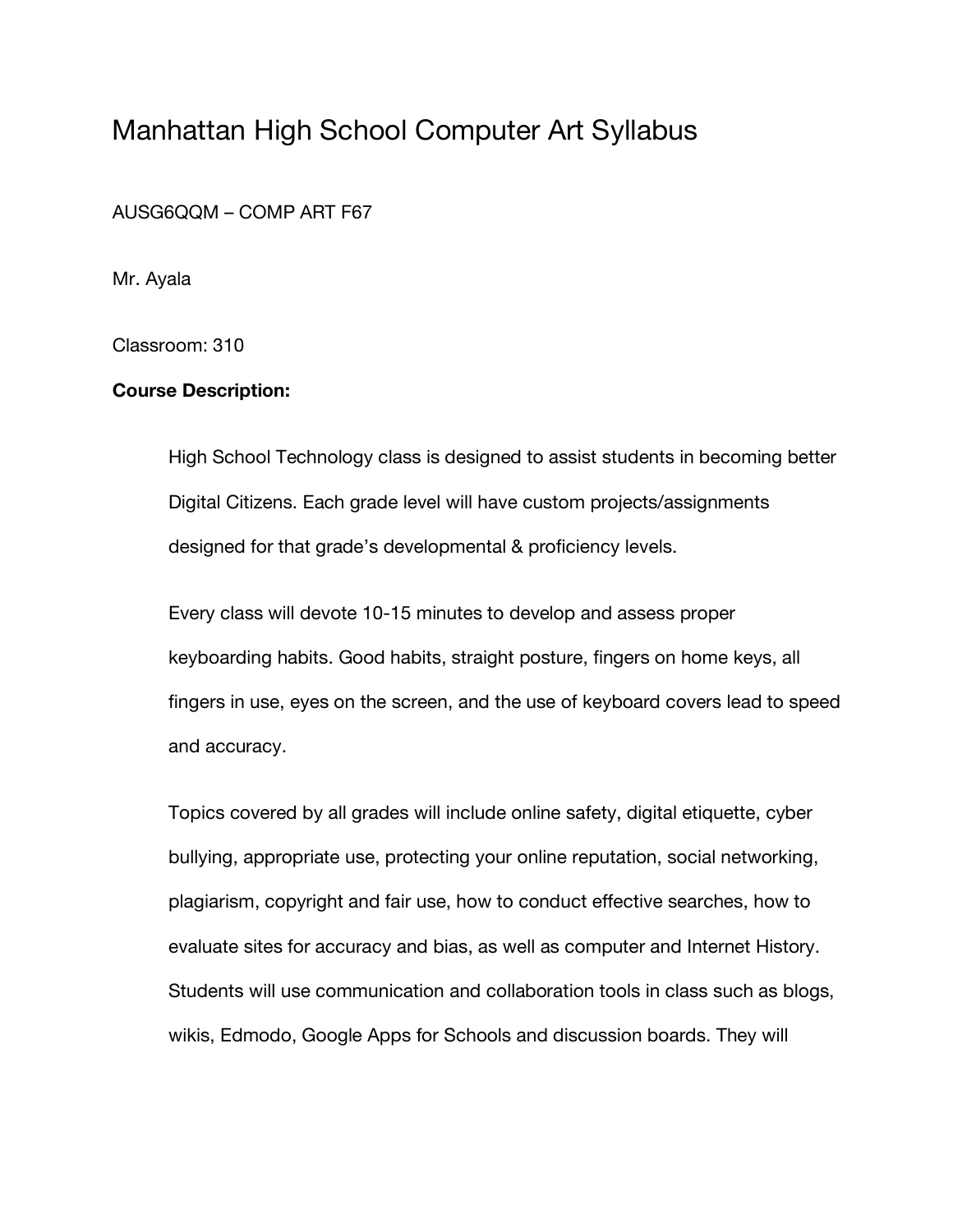create products using common productivity tools, Google Apps for Schools, Microsoft Office 2010 software and other web-based applications.

## **Classroom Rules & Procedures are as follows:**

- Be on time for class.
- Respect teachers & staff as well as all equipment, students, and their work.
- No gum, candy, or cell phones are allowed.
- If a visitor enters the room or if the teacher receives a call from the office, you should remain on task and quiet.
- •
- We do not cheat, copy other people's work, or copy materials from the Internet unless you cite the sources. Otherwise, it is called plagiarism.
- •
- Please adhere to the NYC DOE Acceptable Use Policy.
- Streaming music and viewing music videos are NOT allowed without teacher permission.
- •
- Changing the computer settings is NOT allowed without teacher permission.
- Printing is only allowed with teacher permission.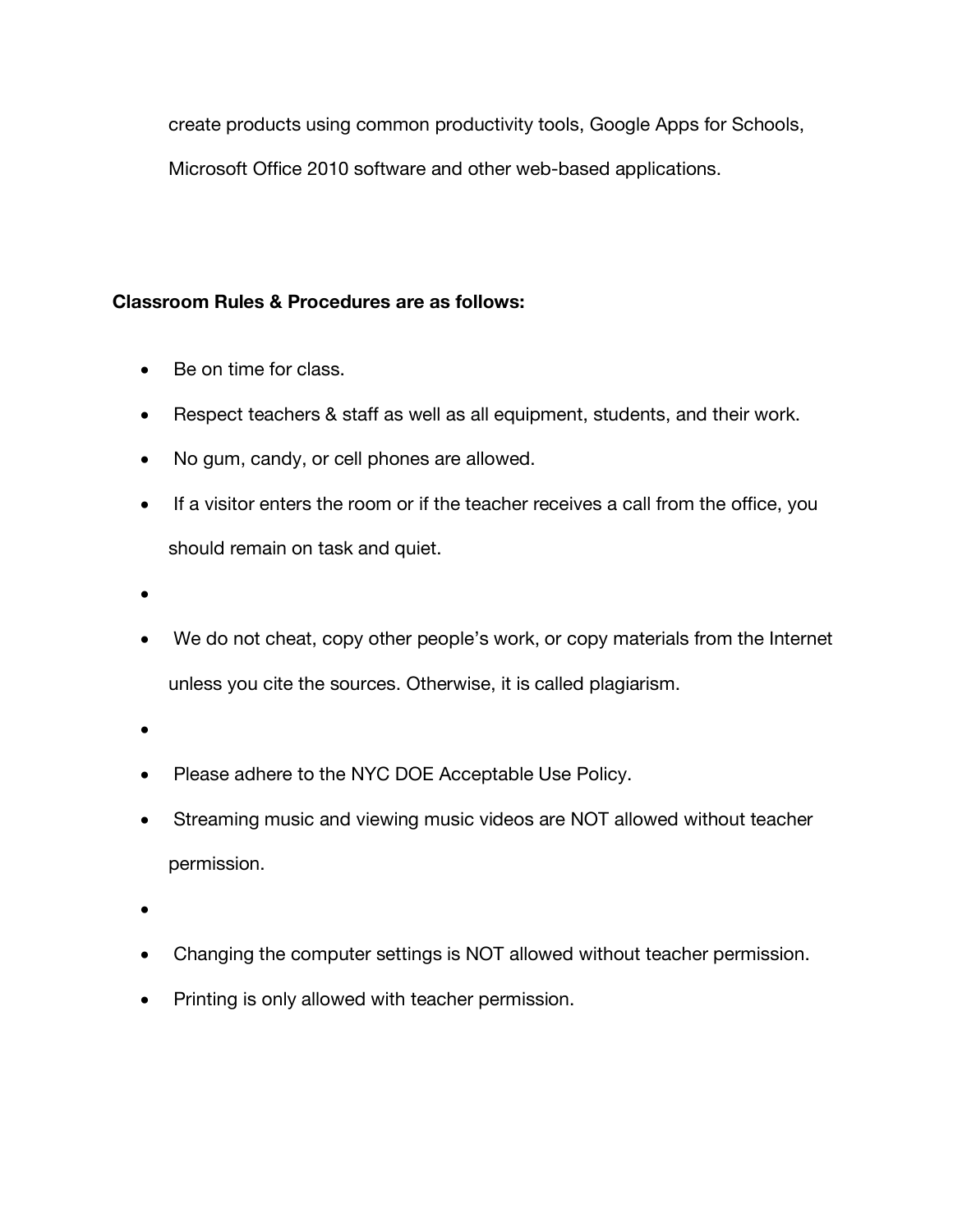**Attendance Policy:** Students are expected to show up for class on time every day. If you are tardy it is your responsibility to check in with me and present a late pass. If you are absent, you are expected to discuss with me how your grading will be modified.

### **Course Objectives:**

Integrated with these concepts are the NYS Educational Technology Standards.

- Students will practice, track, & improve progress in keyboarding skills.
- Students will explain rules of online safety and netiquette, cyber bullying, plagiarism, copyright and fair use.
- Students will discuss social networking tools, including ways they can be used to enhance learning, productivity, and relationships, as well as ways they can be misused and the consequences of misuse.
- Students will manage and protect their digital reputation.
- Students will employ search terms to narrow down appropriate sites in research as well as evaluate those sites as a resource.
- Students will be able to properly cite sources in research and to create a bibliography.
- Students will collaborate and communicate using blogs, podcasts, video conferencing, Edmodo,
- Students will create original projects using common productivity software

•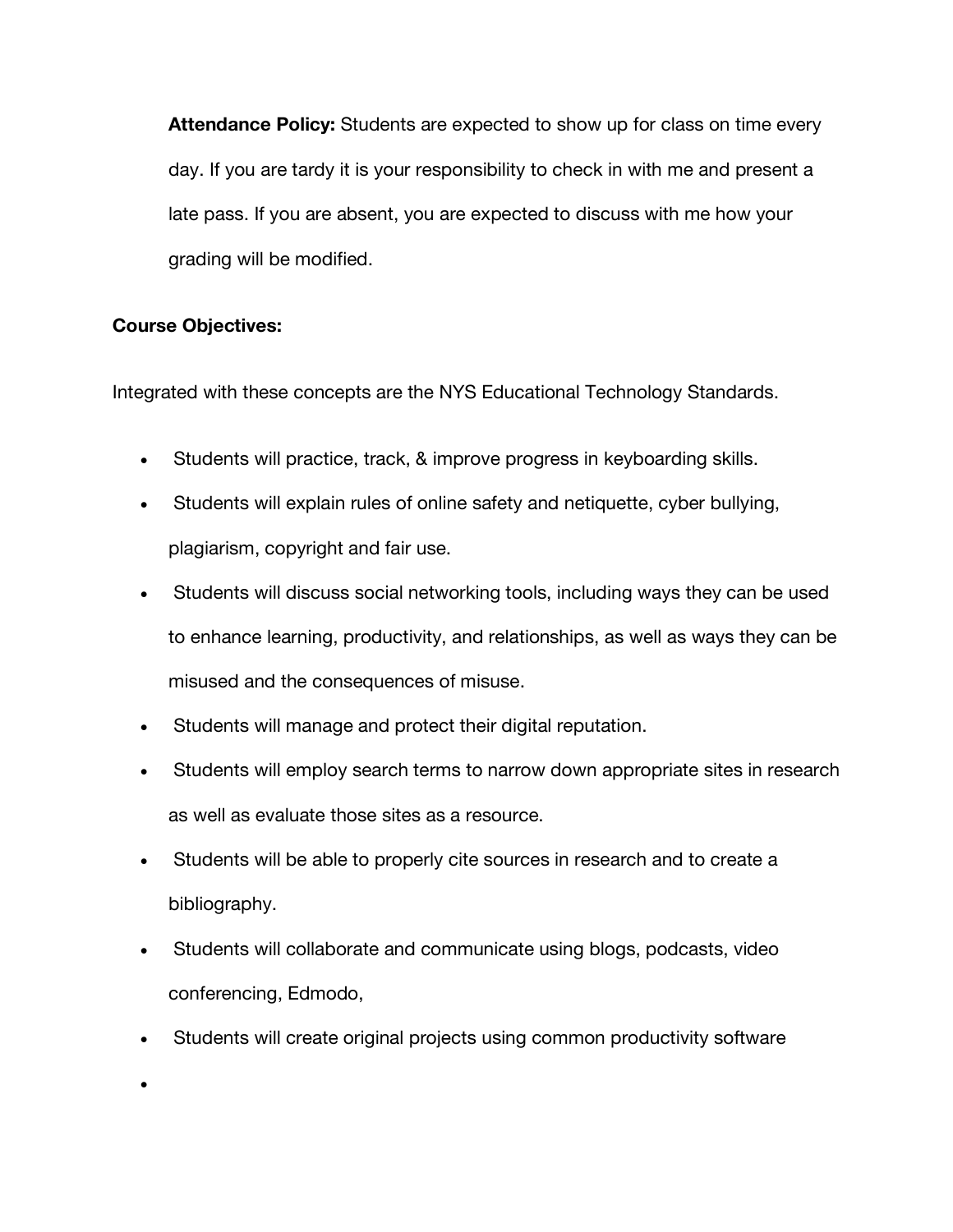#### **Course Requirements**

Assignment Submission: When you are at school you are to save your work into your Google Apps drive set up on the school network. You will be shown how to save to this drive. From then on it is your responsibility to save to your drive or lose your work and face the consequences of turning in nothing. This class is primarily paperless and all assignments will be turned in online.

Grading: You should be able to track your progress and know your grade at all times. ALL ASSIGNMENTS MAY BE REDONE FOR A BETTER GRADE.

Evaluation will be based on the following:

Daily Assignments/Participation 30% Keyboarding 15% Projects 55%

Keyboarding is graded every Friday based on observation of your weekly keyboarding habits & data from Typing.com. Keyboard grading is based on: 65% on task, 10% good posture, straight back, wrists up, with right angle at elbows. 15% all ten fingers in use, fingers return to the home keys. 10% eyes on the screen more than on the keyboard

Monitored Online Communication: All communication must be positive and constructive. We are a community of learners and in this classroom, you should act responsible. Keep in mind I will see all class communications. Be professional. If you wouldn't say it in front of a teacher, do not say it in writing.